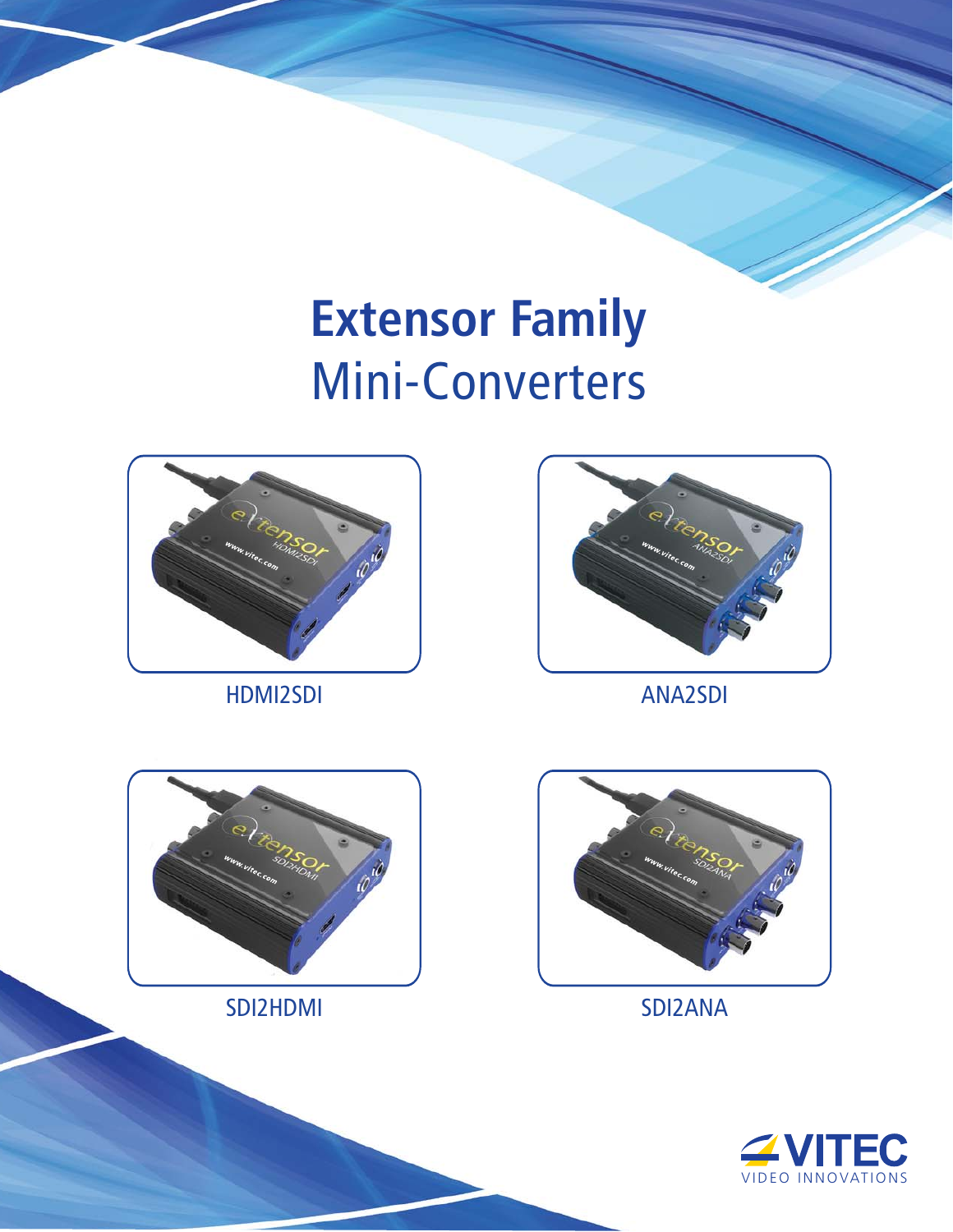**Our extensive experience in designing products for digital video applications, such as MPEG encoders & decoders, has given us the foundation to build converters that meet your demands perfectly.**

### **Extensor HDMI2SDI: HDMI to HD-SDI converter**

HDMI supports 12 bits full depth acquisition. The two HD-SDI outputs can drive two different devices, at the same or different resolutions (1080p & 720p). All status information (video signal detected, resolution etc.) are overlaid on the video output signal. An embedded standardized colorbar pattern allows equipment calibration.

# **TECHNICAL SPECIFICATIONS**



## **Extensor ANA2SDI: Analog to HD-SDI converter**

The two HD-SDI outputs can simultaneously drive two different devices simultaneously at same or at different resolution (1080p & 720p). All status information (video signal detected, resolution etc.) are overlaid on the video output signal. An embedded standardized colorbar pattern allows equipment calibration.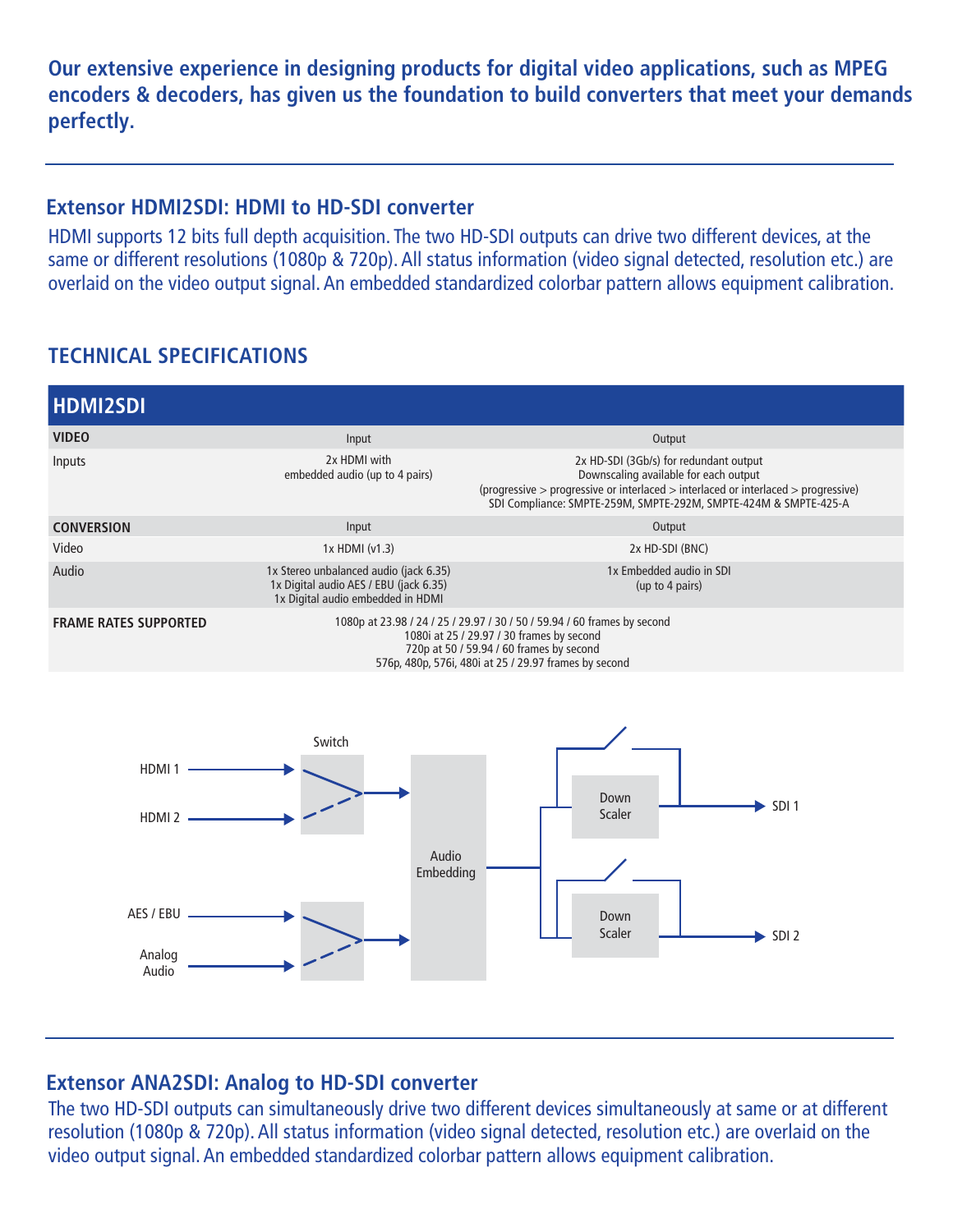# **TECHNICAL SPECIFICATIONS**



## **Extensor SDI2HDMI: HD-SDI to HDMI converter**

All status information (video signal detected, resolution etc.) are overlaid on the video output signal. An embedded standardized colorbar pattern allows equipment calibration.

## **TECHNICAL SPECIFICATIONS**

| <b>SDI2HDMI</b>              |                                                                                                                                                                                                                |                                                                                                                                                                                                                                                                                      |
|------------------------------|----------------------------------------------------------------------------------------------------------------------------------------------------------------------------------------------------------------|--------------------------------------------------------------------------------------------------------------------------------------------------------------------------------------------------------------------------------------------------------------------------------------|
| <b>VIDEO</b>                 | Input                                                                                                                                                                                                          | Output                                                                                                                                                                                                                                                                               |
| Inputs                       | $2x$ HD-SDI $(3$ Gb/s)<br>with embedded audio (up to 8 pairs)<br>SDI Compliance:<br>SMPTE-259M, SMPTE-292M,<br>SMPTE-424M & SMPTE-425-A                                                                        | 1x HD-SDI (3Gb/s) loop through<br>1x HDMI out with embedded audio<br>Downscaling available for each output<br>(progressive > progressive or interlaced > interlaced<br>or interlaced $>$ progressive)<br>1x DVI-D out using an adaptor HDMI to DVI-D<br>(not included in the package |
| <b>CONVERSION</b>            | Input                                                                                                                                                                                                          | Output                                                                                                                                                                                                                                                                               |
| Video                        | 1x HD-SDI (BNC)                                                                                                                                                                                                | 1x HD-SDI (BNC)<br>1x HDMI (v1.3)                                                                                                                                                                                                                                                    |
| Audio                        | 1x Embedded audio in SDI<br>(up to 4 pairs)                                                                                                                                                                    | 1x Stereo unbalanced audio<br>1x Digital audio AES / EBU<br>1x Embedded audio in HDMI                                                                                                                                                                                                |
| <b>FRAME RATES SUPPORTED</b> | 1080p at 23.98 / 24 / 25 / 29.97 / 30 / 50 / 59.94 / 60 frames by second<br>1080i at 25 / 29.97 / 30 frames by second<br>720p at 50 / 59.94 / 60 frames by second<br>576i, 480i at 25 / 29.97 frames by second |                                                                                                                                                                                                                                                                                      |
|                              |                                                                                                                                                                                                                |                                                                                                                                                                                                                                                                                      |